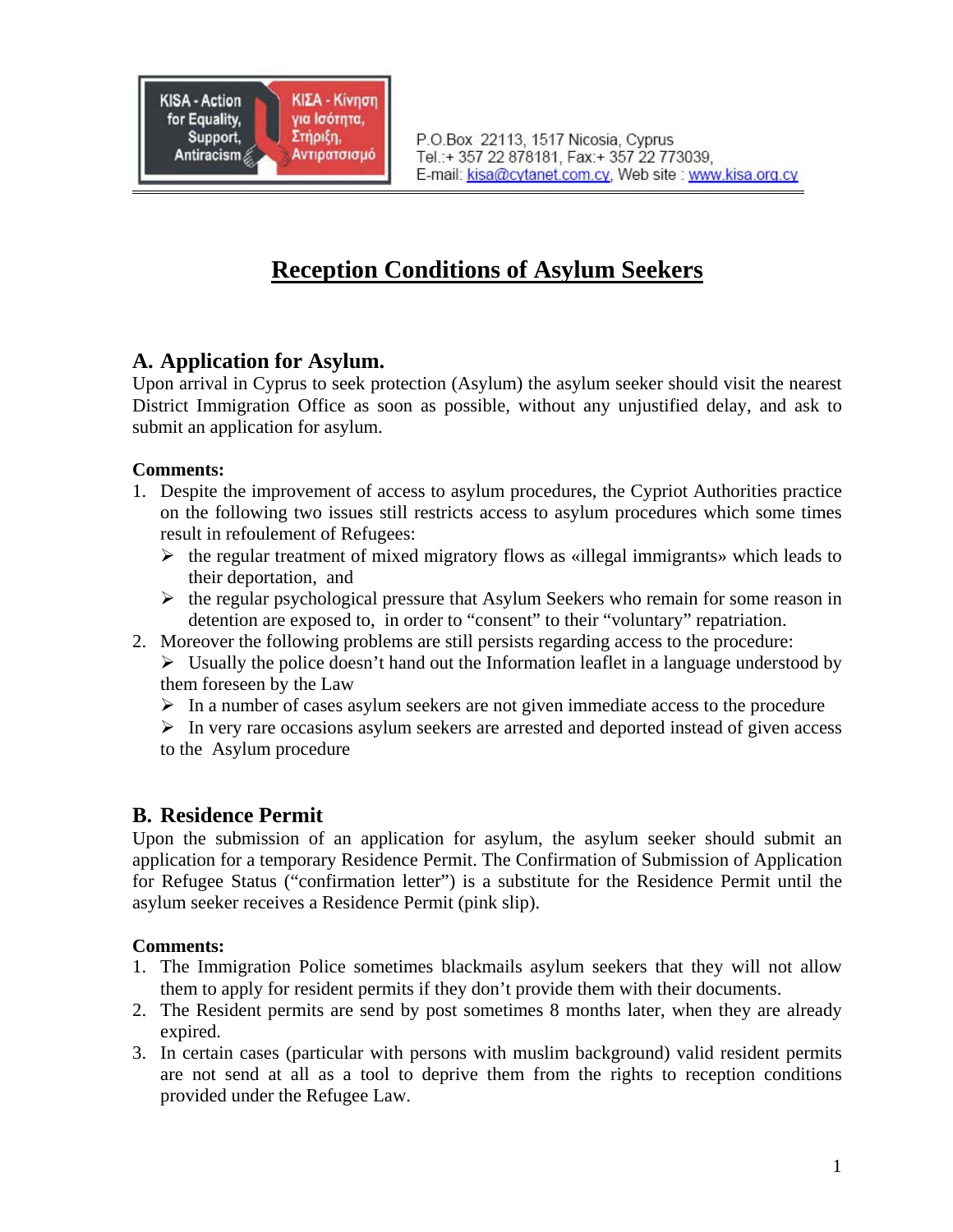# **C. Medical Examinations**

Upon the submission of an application for asylum, the asylum seeker has to undergo certain medical examinations. Medical examinations are carried out at all public hospitals for free, or with payment at any private hospital or lab.

#### **Comment:**

1. The Immigration Officers always ask for the results of these medical examinations in order to give to the asylum seeker his or her Alien Registration Certificate ("alien book") despite the fact that according to the Refugee Law, the results are strictly confidential. According to the Law in the event that they are positive, the hospital can only give them to the Asylum Service with the written consent of the asylum seeker, in a sealed envelope.

# **D. Change of Residential Address**

Upon the submission of an application for asylum or at any stage after that, the asylum seeker is obliged to inform the authorities of any changes of his or her residential address. Failure to do so as soon as possible leads to the closure of the file of the asylum seeker irrespective if the merits of his/her asylum claim are examined.

#### **Comment:**

- 1. Failure of the system to register the asylum seeker's new address even if this was immediately reported to the Immigration Police by the asylum seeker.
- 2. Asylum seekers must spend sometimes, especially in Paphos District, days to be able to register the change of their address
- 3. Closure of the file may lead, and has led in certain cases, to the deportation of asylum seekers without examination of the substance of the claim thus amounting to refoulement.

### **E. Welfare Benefits**

Upon the submission of an application for asylum, the asylum seeker has the right to public assistance in order to cover the material reception conditions as provided by the regulations and which are the same as in the ones provided in Directive 2003/9/EC. For the first six months asylum seekers do not have any access to the labour market. Upon the submission of the application for welfare, the asylum seeker has the right to an immediate cash payment if he or she doesn't have enough money to cover very immediate needs (housing, nutrition, etc.) until his or her application is examined.

#### **Comment:**

- 1. They hardly ever get any cash payment upon the submission of the application
- 2. There is a serious delay in the examination of the applications for welfare benefits (3-6 months).
- 3. Asylum seekers are not compensated for the whole amount of their monthly rent payment.
- 4. The monthly payment system for Asylum seekers is different than that applied to Cypriot beneficiaries (not on a payroll basis) resulting in delayed payments
- 5. Asylum seekers with special needs are not given the additional handicapped subsidies for special needs provided for by the law and they are usually not granted the special payments for Christmas and Eastern time as those are granted to Cypriots.
- 6. Asylum seekers are often «encouraged» by the welfare services to take up unregistered employment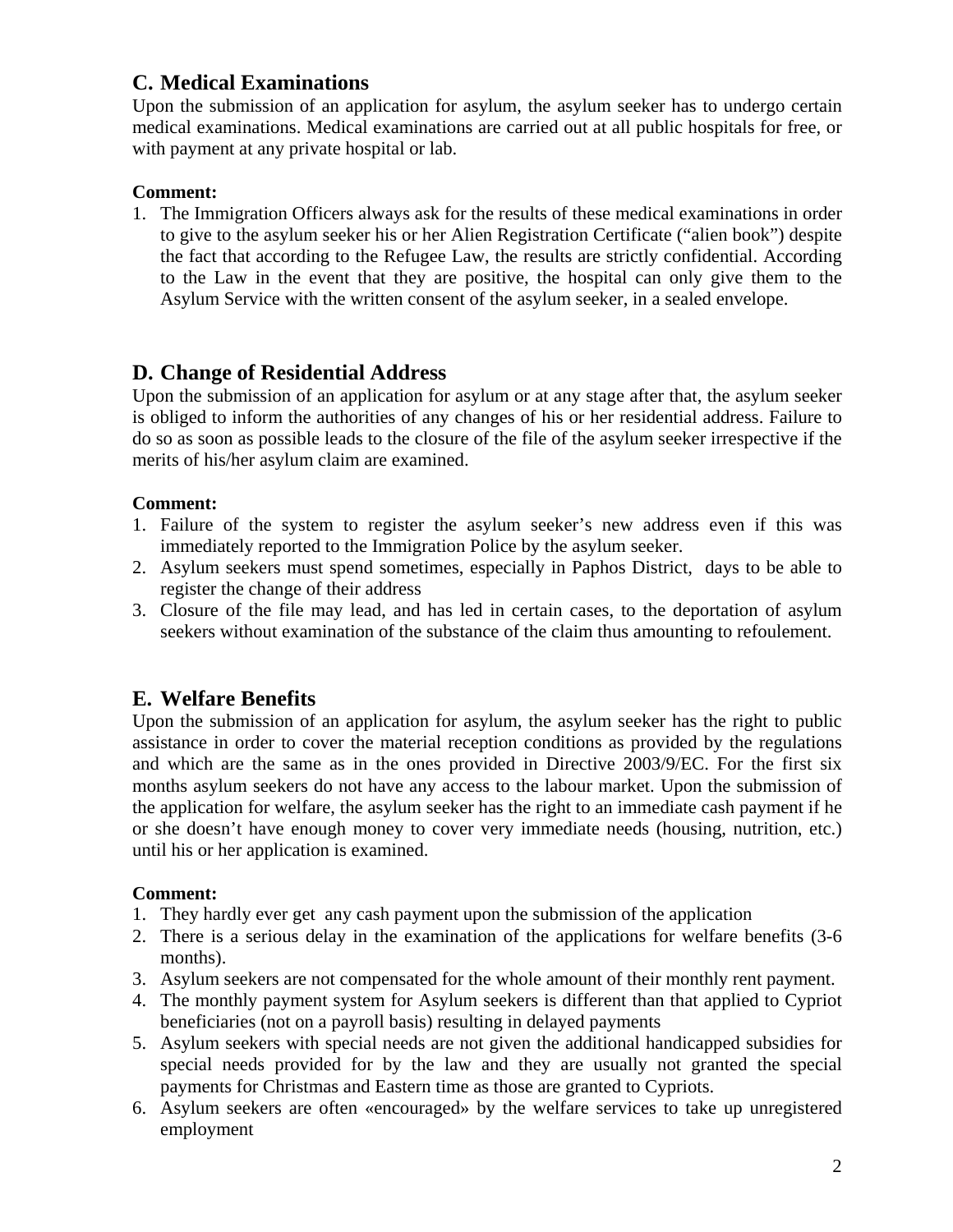7. Asylum seekers in full time employment are not paid supplementary benefits even if the income from their work, in case of families, doesn't exceed 30% of the amount foreseen by the public assistance Law as the minimum amount for the particular person/family to secure a dignified standard of living.

# **F. Housing**

Upon the submission of an application for asylum, the government of Cyprus has, according to the Refugee Regulations (Conditions of Reception of Asylum-seekers) of 2005, the obligation to provide the asylum seeker with housing throughout the period that his or her application for asylum is being processed and examined by the relevant Authorities (Asylum Services and Review Authority).

#### **Comment:**

- 1. The government of Cyprus has neither an efficient policy nor an official body responsible for the implementation of this obligation to which an asylum seeker can be referred in order to find accommodation.
- 2. Officially the government of Cyprus declares that the housing rights of asylum seekers are guaranteed, since asylum seekers can get a "rent supplement" through their welfare benefits. In reality, the vast majority of asylum seekers face tremendous difficulties in securing either the welfare benefit or adequate accommodation (only 300 – 500 cases out of the 10, 000 asylum seekers get at the moment welfare benefits).
- 3. According to the policy of the Cypriot government, single women and families can be referred to the Kofinou Reception Centre. Due to the difficulties prevailing with regard to accommodation to the Centre the majority of the people turn down an offer to move to Kofinou, without knowing that this will be used by the Welfare Office to reject their application for welfare benefits.
- 4. In the event that the Authorities do not refer an asylum seeker to the Kofinou Reception Centre, he or she has to find accommodation by him or herself and then apply for a rent supplement within his or her welfare application. In practice, this has become more and more difficult for a number of reasons:
	- a. Firstly, the Welfare Services will approve the rent benefit only if the asylum seeker can provide the services with a valid copy of the officially stamped lease agreement, as well as a copy of the receipt of the last payment of rent. This is very difficult for the majority of asylum seekers as they usually don't have enough money to make this payment in advance or because they may not have a lease agreement on their name as more often than not they share an accommodation with other asylum seekers.
	- b. The second reason is that in reality it has become more and more difficult to find proper accommodation since property owners and dealers are increasingly unwilling to accommodate asylum seekers due to racist and discriminatory attitudes.
	- c. The third reason is that the majority of the property owners and dealers are not willing to provide them with a valid, officially stamped lease agreement, as they are often avoiding tax.